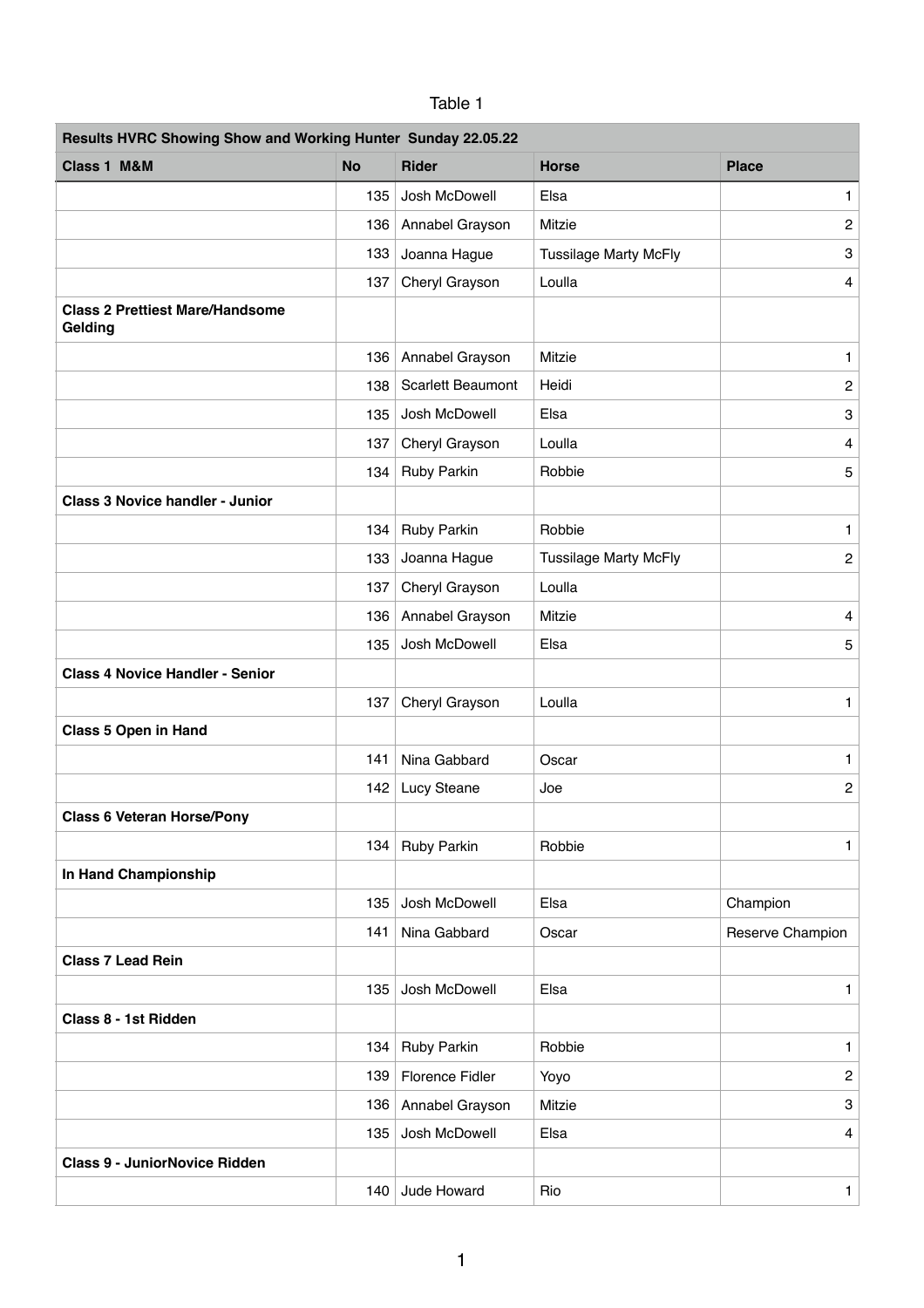| Results HVRC Showing Show and Working Hunter Sunday 22.05.22 |           |                          |              |                  |  |  |  |
|--------------------------------------------------------------|-----------|--------------------------|--------------|------------------|--|--|--|
| <b>Class 1 M&amp;M</b>                                       | <b>No</b> | <b>Rider</b>             | <b>Horse</b> | <b>Place</b>     |  |  |  |
|                                                              | 138       | <b>Scarlett Beaumont</b> | Heidi        | $\mathbf{2}$     |  |  |  |
| <b>Class 10 Junior M&amp;M</b>                               |           |                          |              |                  |  |  |  |
|                                                              | 142       | Lucy Steane              | Joe          | 1                |  |  |  |
|                                                              | 139       | <b>Florence Fidler</b>   | Yoyo         | $\overline{c}$   |  |  |  |
|                                                              | 136       | Annabel Grayson          | Loulla       | 3                |  |  |  |
| <b>Class 11 Open Junior Ridden</b>                           |           |                          |              |                  |  |  |  |
|                                                              | 142       | Lucy Steane              | Joe          | 1                |  |  |  |
|                                                              | 136       | Annabel Grayson          | Loulla       | $\overline{c}$   |  |  |  |
| <b>Class 12 Junior RC Pony</b>                               |           |                          |              |                  |  |  |  |
|                                                              | 142       | Lucy Steane              | Joe          | 1                |  |  |  |
|                                                              | 136       | Annabel Grayson          | Loulla       | $\overline{c}$   |  |  |  |
|                                                              | 144       | Lizzie Marsden           | Bonnie       | 3                |  |  |  |
|                                                              | 139       | <b>Florence Fidler</b>   | Yoyo         | 4                |  |  |  |
| <b>Junior Ridden Champion</b>                                |           |                          |              |                  |  |  |  |
|                                                              | 142       | Lucy Steane              | Joe          | Champion         |  |  |  |
|                                                              | 134       | Ruby Parkin              | Robbie       | Reserve Champion |  |  |  |
| Class 13 Senior 1st season showing                           |           |                          |              |                  |  |  |  |
|                                                              | 147       | Amanda Brown             | Dell         | 1                |  |  |  |
| <b>Class 14 Senior M&amp;M</b>                               |           |                          |              |                  |  |  |  |
|                                                              | 145       | <b>Hazel Earnshaw</b>    | Storm        | 1                |  |  |  |
| <b>Class 15 Senior Open</b>                                  |           |                          |              |                  |  |  |  |
|                                                              | 149       | Sheila Bartrim           | Rowen        | 1                |  |  |  |
| <b>Class 16 Senior RC Horse</b>                              |           |                          |              |                  |  |  |  |
|                                                              | 149       | Sheila Bartrim           | Rowen        | 1                |  |  |  |
| <b>Senior Ridden Championship</b>                            |           | No entries               |              |                  |  |  |  |
| <b>Working Hunter</b>                                        |           |                          |              |                  |  |  |  |
| Class 18 30cm                                                |           |                          |              |                  |  |  |  |
|                                                              | 136       | Annabel Grayson          | Mitzie       | 1                |  |  |  |
|                                                              | 142       | Lucy Steane              | Joe          | $\mathbf{2}$     |  |  |  |
| Class 19 40cm                                                |           |                          |              |                  |  |  |  |
|                                                              | 143       | Diane Owen               | Dakota       | 1.               |  |  |  |
|                                                              | 142       | Lucy Steane              | Joe          | $\overline{c}$   |  |  |  |
| Class 20 50cm                                                |           |                          |              |                  |  |  |  |
|                                                              | 143       | Diane Owen               | Dakota       | 1                |  |  |  |
| <b>Class 22</b><br><b>M&amp;M 60cm</b>                       |           |                          |              |                  |  |  |  |
|                                                              | 146       | <b>Claire Gregory</b>    | Woody        | 1                |  |  |  |
|                                                              | 145       | <b>Hazel Earnshaw</b>    | Storm        | $\mathbf{2}$     |  |  |  |